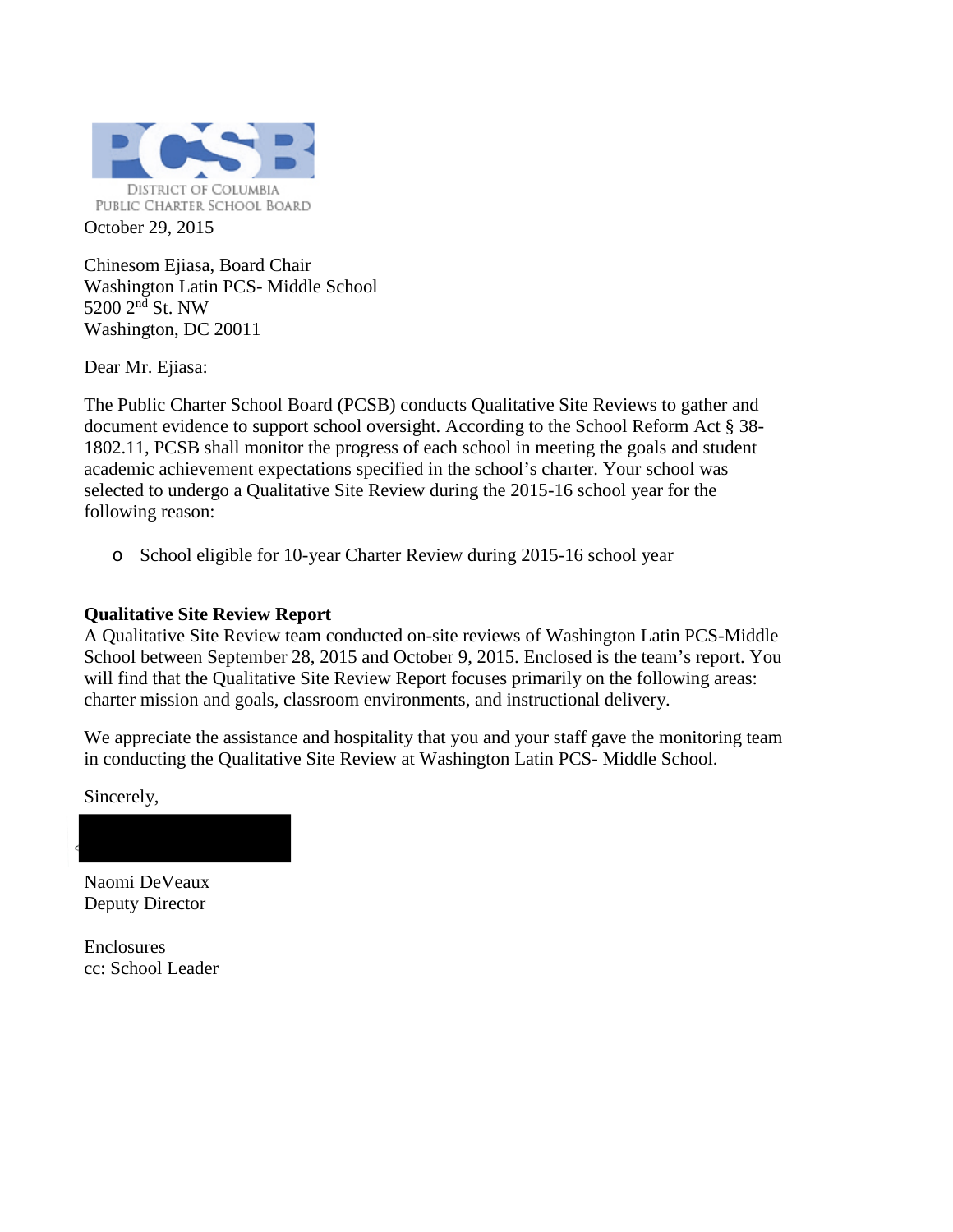### **Qualitative Site Review Report**

**Date:** October 29, 2015 **Campus Name:** Washington Latin PCS- Middle School **Ward:** 4 **Grade levels:** 5-8 **Enrollment:** 363 **Reason for visit:** 10-year review **Two-week window:** September 28- October 9, 2015 **Number of observations:** 23

#### **Summary**

The mission of Washington Latin Public Charter School states that it provides a challenging, classical education that is accessible to students throughout the District of Columbia. The school's mission and vision was apparent to observers in both the physical environment and in the instructional program. Washington Latin PCS-Middle School provides a globally themed education to a diverse group of students.

The QSR team rated 87% of observations as proficient or distinguished in the Classroom Environment domain. Students and teachers had polite, respectful, and trusting relationships and demonstrated that there was value for the work being done at the school. The QSR team also rated 89% of observations as proficient or distinguished in the Instruction domain. Teachers challenged students to think and perform to the highest level and demonstrated a belief that all students can be successful. A mix of small group, whole-class and independent work experiences gave students and opportunity to fully engage in content. Lessons were aligned to daily goals and objectives posted on the board in many classrooms.

Prior to the two-week window, Washington Latin PCS – Middle School provided answers to specific questions posed by PCSB regarding the provision of instruction to students with disabilities. The reviewer who conducted special education-specific observations noted the following based on the answers provided by the school. In most observed classrooms teachers utilized SMART boards, computers, and multi-modality instruction, including verbal, visual, and kinesthetic components. The QSR team saw whole class instruction, small group/partner activities, and individual work, all of which were conductive to lesson differentiation. However, during class time, the majority of services delivered to students with disabilities were through one-on-one tutoring with little evidence of accommodations/modifications to the lesson. Additionally some teachers assessed student understanding based on only a few specific student responses, but these checks were not consistent and frequent enough to gauge the understanding of all students with disabilities within the classroom. The school reported that observers would see checks for understanding using Do Now's, pop quizzes, or quests. While the observer saw teachers debriefing of Do Now's in a few classrooms, the observer did see the use of quizzes or quests.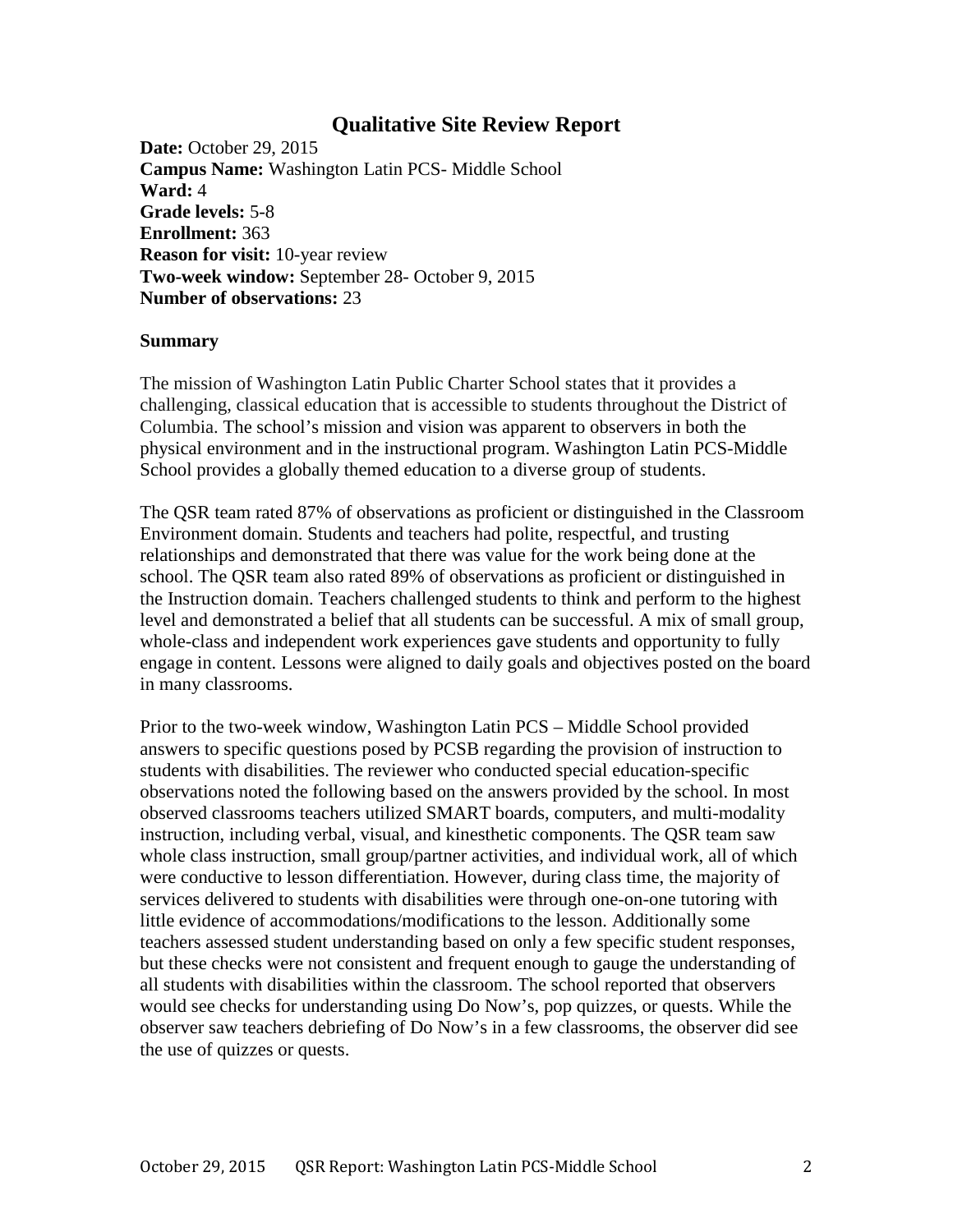### **CHARTER MISSION, GOALS, AND ACADEMIC ACHIEVEMENT EXPECTATIONS**

This table summarizes Washington Latin PCS – Middle School's goals and academic achievement expectations as detailed in its charter and subsequent Accountability Plans, and the evidence that the Qualitative Site Review (QSR) team observed of the school meeting those goals during the Qualitative Site Visit.

| <b>Mission and Goals</b>                                                                                                                                                    | <b>Evidence</b>                                                                                                                                                                                                                                                                                                                                                                                                                                                                                                                                                                                                                                                                                                                                                                                                                                                                                                                                                                                                                                                                                                                                                                                   |
|-----------------------------------------------------------------------------------------------------------------------------------------------------------------------------|---------------------------------------------------------------------------------------------------------------------------------------------------------------------------------------------------------------------------------------------------------------------------------------------------------------------------------------------------------------------------------------------------------------------------------------------------------------------------------------------------------------------------------------------------------------------------------------------------------------------------------------------------------------------------------------------------------------------------------------------------------------------------------------------------------------------------------------------------------------------------------------------------------------------------------------------------------------------------------------------------------------------------------------------------------------------------------------------------------------------------------------------------------------------------------------------------|
| Mission:<br>Washington Latin Public Charter School<br>provides a challenging, classical education<br>that is accessible to students throughout the<br>District of Columbia. | The QSR team saw evidence that<br>Washington Latin PCS-Middle School is<br>meeting its mission.<br>Challenging education<br>The QSR team observed teachers<br>challenging students in most classrooms.<br>As documented below, 89% of<br>observations were scored at proficient or<br>advanced in the Instruction Domain.<br>Students in most observations engaged in<br>content-related discussions and extended<br>their own learning through questioning and<br>making connections. Teachers used rich<br>vocabulary and pushed all students to<br>participate and think critically about the<br>content. Priority was given to daily<br>homework and students took ownership of<br>their learning by copying down<br>assignments at the end of class without<br>teacher reminders. Teachers encouraged<br>students to practice different approaches to<br>solving problems often reminding students<br>to "think back to a similar problem that you<br>have already solved" or asking, "Is there<br>any other way we can find the answer?"<br>The school culture values independent<br>reading as evidenced by students reading<br>independently throughout the building<br>during free time. |
|                                                                                                                                                                             | Classical education<br>An emphasis on classical literature is<br>evident in the hallways and libraries with<br>large quotes by famous classical<br>philosophers, artists and world leaders such                                                                                                                                                                                                                                                                                                                                                                                                                                                                                                                                                                                                                                                                                                                                                                                                                                                                                                                                                                                                   |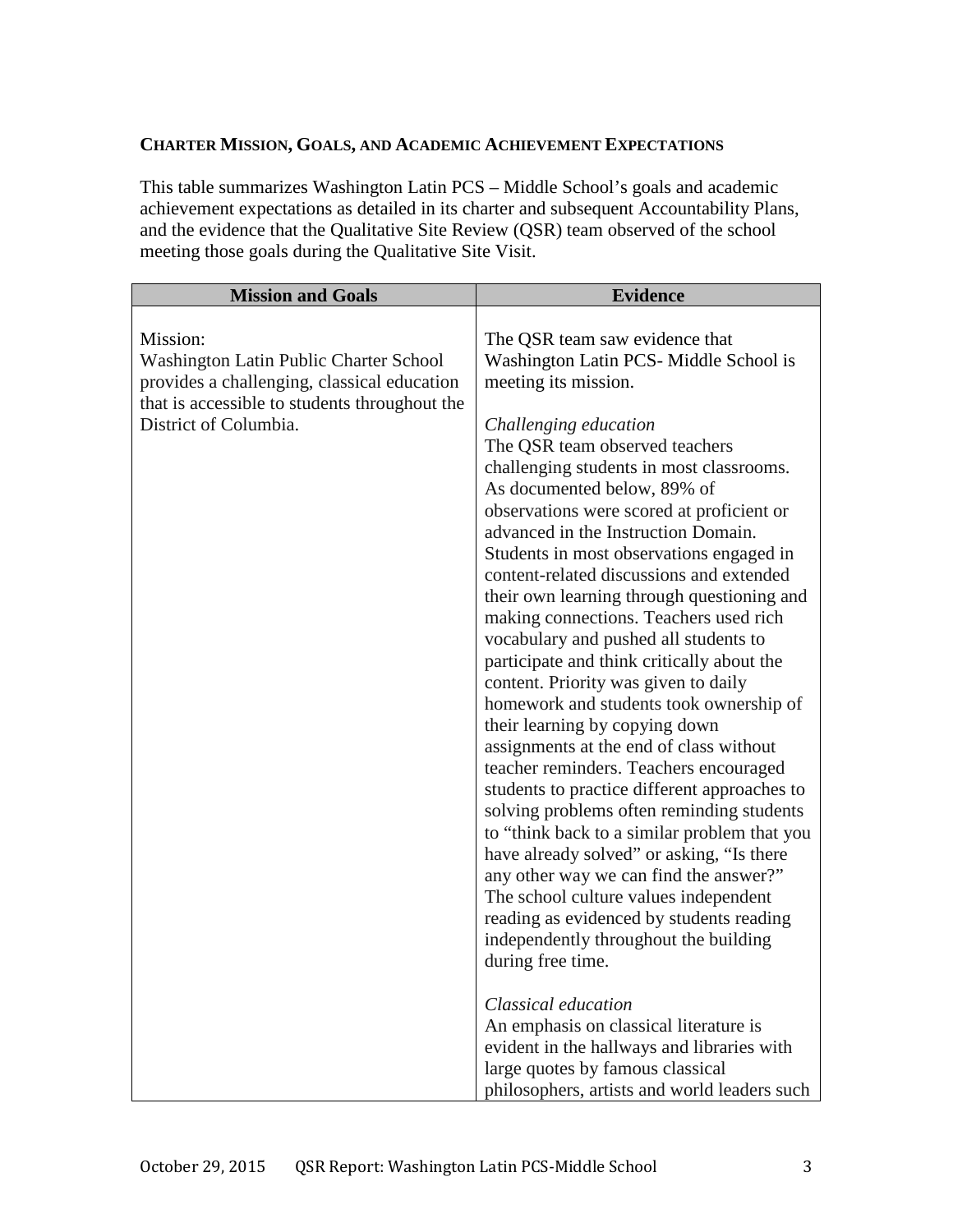| <b>Mission and Goals</b>                                                                                                                                                   | <b>Evidence</b>                                                                                                                                                                                                                                                                                                                                                                                                                                                                                                                                                                                                                            |
|----------------------------------------------------------------------------------------------------------------------------------------------------------------------------|--------------------------------------------------------------------------------------------------------------------------------------------------------------------------------------------------------------------------------------------------------------------------------------------------------------------------------------------------------------------------------------------------------------------------------------------------------------------------------------------------------------------------------------------------------------------------------------------------------------------------------------------|
|                                                                                                                                                                            | as Alexander the Great, Shakespeare, and                                                                                                                                                                                                                                                                                                                                                                                                                                                                                                                                                                                                   |
|                                                                                                                                                                            | Aristotle. Latin is taught as a foreign                                                                                                                                                                                                                                                                                                                                                                                                                                                                                                                                                                                                    |
|                                                                                                                                                                            | language to all students starting in 6 <sup>th</sup>                                                                                                                                                                                                                                                                                                                                                                                                                                                                                                                                                                                       |
|                                                                                                                                                                            | grade. In observations of Latin classes,                                                                                                                                                                                                                                                                                                                                                                                                                                                                                                                                                                                                   |
|                                                                                                                                                                            | students were observed learning about the                                                                                                                                                                                                                                                                                                                                                                                                                                                                                                                                                                                                  |
|                                                                                                                                                                            | Greek myths, discussing how classic tales                                                                                                                                                                                                                                                                                                                                                                                                                                                                                                                                                                                                  |
|                                                                                                                                                                            | are the foundation of many modern stories,<br>and engaging in content review games. The<br>topics included: history and culture, Roman<br>Numerals, mythology, and Latin to English<br>translation. There is a focus across all<br>classrooms on the relationship between the<br>ancient world and the $21st$ Century. In one<br>observation students shared family<br>traditions to connect to the Classical world<br>and in another class students completed a<br>warm-up assignment asking them to<br>explain what Roman history teaches us<br>about the modern world.<br>Accessible to students throughout the<br>District of Columbia |
|                                                                                                                                                                            | According to school administrators and as<br>seen by observers, Washington Latin PCS<br>provides bus transportation for students to<br>get to and from school from wards across<br>the district.                                                                                                                                                                                                                                                                                                                                                                                                                                           |
| Goals:                                                                                                                                                                     |                                                                                                                                                                                                                                                                                                                                                                                                                                                                                                                                                                                                                                            |
| PMF Goal #1: Student Progress –<br>Academic Improvement over time<br>Effective instruction supporting student<br>academic progress and achievement in<br>reading and math. | The QSR team observed effective<br>instruction in almost 90% of classrooms.<br>Instruction was generally strong as<br>evidenced by observations earning<br>proficient and advanced scores in the<br>Danielson Framework Instruction Domain.<br>Students took tests and quizzes to<br>demonstrate their understanding and<br>projects had explicit scoring criteria.<br>Observers saw that rigorous writers<br>workshops offered students direct and<br>immediate feedback. Across classrooms<br>students discussed current articles and<br>readings related to content specific goals<br>and read independently without any                |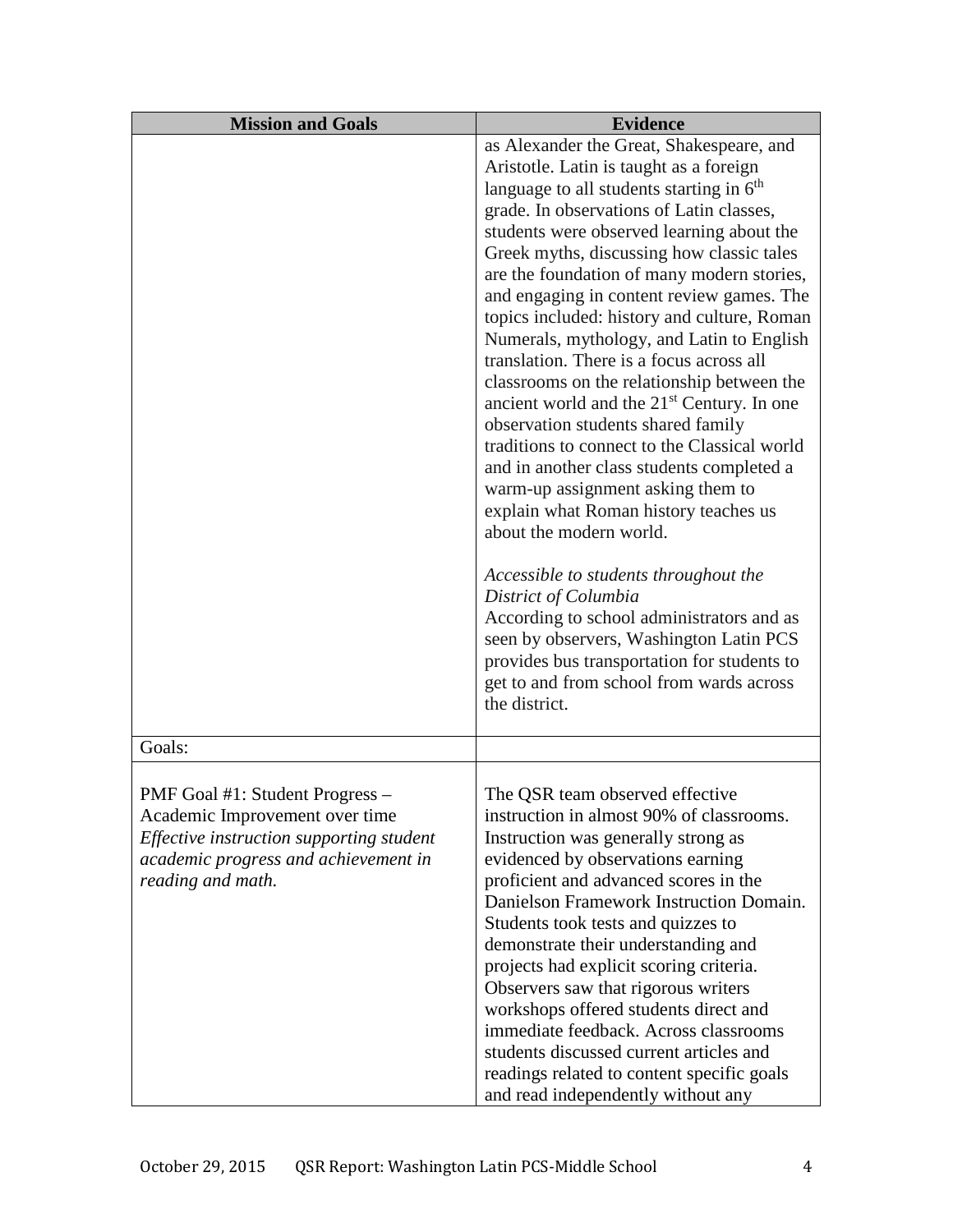| <b>Mission and Goals</b>                                                                                                                                                                        | <b>Evidence</b>                                                                                                                                                                                                                                                                                                                                                                                                                                                                                                                                                                                                                                                                                                                                                                                                                                                                                                                                                                                                                                                                                         |
|-------------------------------------------------------------------------------------------------------------------------------------------------------------------------------------------------|---------------------------------------------------------------------------------------------------------------------------------------------------------------------------------------------------------------------------------------------------------------------------------------------------------------------------------------------------------------------------------------------------------------------------------------------------------------------------------------------------------------------------------------------------------------------------------------------------------------------------------------------------------------------------------------------------------------------------------------------------------------------------------------------------------------------------------------------------------------------------------------------------------------------------------------------------------------------------------------------------------------------------------------------------------------------------------------------------------|
|                                                                                                                                                                                                 | prompting from teachers. In math classes<br>students worked collaboratively and<br>independently to solve complex problems<br>aligned to CCSS. Special education<br>teachers pushed into classrooms to scaffold<br>learning for students.                                                                                                                                                                                                                                                                                                                                                                                                                                                                                                                                                                                                                                                                                                                                                                                                                                                               |
| PMF Goal #2: Student Achievement -<br>Meeting or exceeding academic standards<br>Moving students to advanced levels of<br>proficiency in reading and math                                       | The QSR team observed differentiated<br>instruction and student choice in most<br>classrooms. Students in English classes<br>read short stories, novels and actively<br>discussed theme, character development,<br>mood, tone with clear insight and<br>understanding. All observers noticed<br>students engaged in reading independent<br>books that appeared to be at various levels<br>of complexity. Teachers reviewed rubrics<br>with students and provided clear<br>expectations that all students should obtain<br>full credit for work.<br>The QSR team saw students respond to<br>high-expectations and take ownership for<br>improving their work. Observers saw<br>students learn multiple methods for solving<br>math problems along with opportunities for<br>enrichment. In one 5 <sup>th</sup> grade math class,<br>students demonstrated fluency with<br>multiplication that they built upon with<br>classwork and assignments. Additionally<br>elective classes challenge the problem-<br>solving ability of students in a variety of<br>areas such as "build your own video<br>game." |
| PMF Goal $# 3$ : Gateway – Outcomes in<br>key subjects that predict future educational<br>success<br>Promotion of reading proficiency by third<br>grade and math proficiency by eighth<br>grade | The QSR team observed a strong focus on<br>academic growth and critical thinking<br>skills. In math classes the QSR team<br>observed students with strong foundational<br>skills making it possible to jump into grade<br>level content with little remediation. In one<br>observation a student shared that she had<br>set up a math problem differently from how                                                                                                                                                                                                                                                                                                                                                                                                                                                                                                                                                                                                                                                                                                                                      |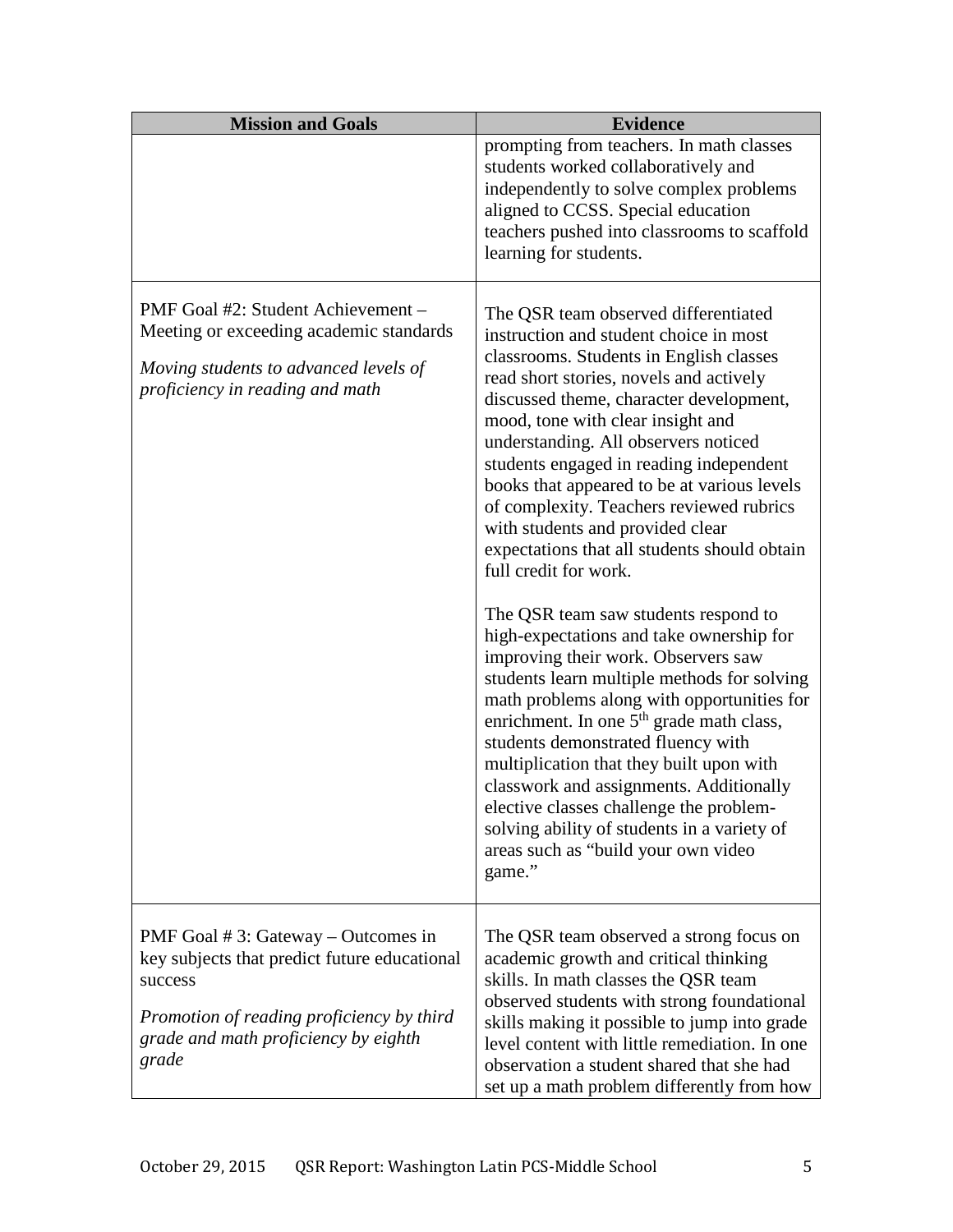| <b>Mission and Goals</b>                                                                                                                              | <b>Evidence</b>                                                                                                                                                                                                                                                                                                                                                                                                                                                                                                                                                                                                                                                                                                                                                                                                                      |
|-------------------------------------------------------------------------------------------------------------------------------------------------------|--------------------------------------------------------------------------------------------------------------------------------------------------------------------------------------------------------------------------------------------------------------------------------------------------------------------------------------------------------------------------------------------------------------------------------------------------------------------------------------------------------------------------------------------------------------------------------------------------------------------------------------------------------------------------------------------------------------------------------------------------------------------------------------------------------------------------------------|
|                                                                                                                                                       | the teacher did and classmates were able to<br>explain that it still worked because of the<br>commutative property with little assistance<br>from teacher. Students in civics and history<br>classes underlined texts and discussed main<br>ideas as a class. In an English course<br>students worked on comparing and<br>contrasting two grade appropriate novels<br>that had been read as a class.                                                                                                                                                                                                                                                                                                                                                                                                                                 |
| PMF Goal #4: Leading Indicators –<br>Predictors of future student progress and<br>achievement<br>Culture of learning and support in the<br>classrooms | The QSR team observed a culture built on<br>mutual respect and belief in student<br>potential with 87% of observations scoring<br>proficient or advanced in the classroom<br>environment domain of the Danielson<br>Framework. Teachers encouraged students<br>and students often supported each other. In<br>addition to rigorous academic instruction<br>students generally adhere to school policies<br>and expectations around behavior.<br>The QSR team observed students engaged<br>in various grouping strategies for<br>cooperative work. In the hallway a large<br>quote reads, "if you treat an individual as if<br>he were what he ought to be, he will<br>become what he ought to be." For<br>additional examples of how the QSR team<br>observed this goal, see The Classroom<br>Environment domain in the table below. |
| Governance:                                                                                                                                           | A PCSB staff member attended the<br>Washington Latin PCS Board of Trustees<br>meeting on August 26, 2015. A quorum<br>was present. One member attended via<br>video conference call. The board discussed<br>developing an expansion plan, committee<br>membership, discipline data, aligning<br>board and staff goals, a financial update,<br>and an academic update. The search<br>committee gave an update regarding the<br>search for a new head of school. Finally the<br>board heard a presentation of the<br>accreditation report.                                                                                                                                                                                                                                                                                             |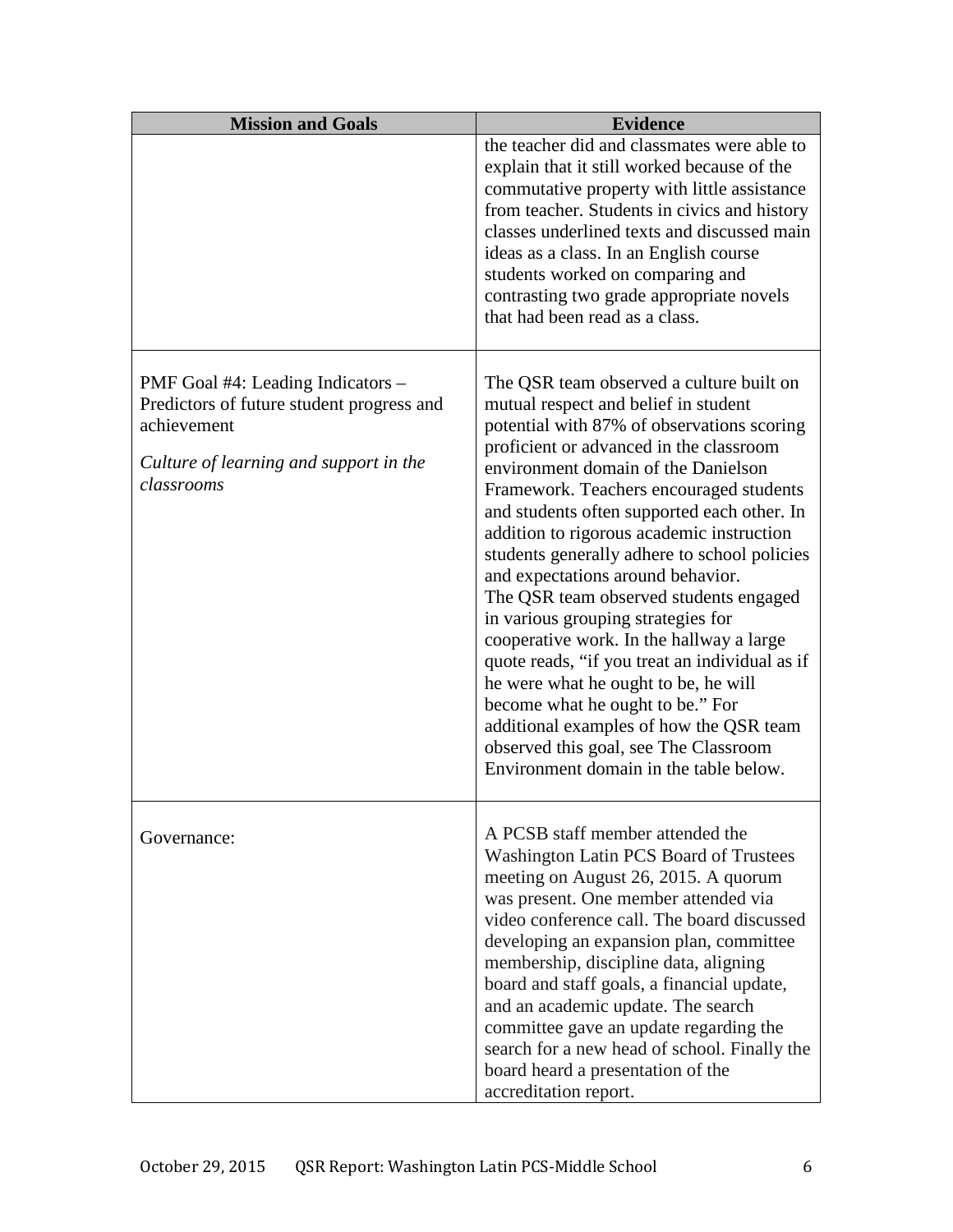### **THE CLASSROOM ENVIRONMENT1**

This table summarizes the school's performance on the Classroom Environments domain of the rubric during the unannounced visits. The label definitions for classroom observations of "distinguished," "proficient," "basic," and "unsatisfactory" are those from the Danielson framework. The QSR team scored 87% of classrooms as "distinguished" or "proficient" for the Classroom Environment domain.

| <b>The Classroom</b><br><b>Environment</b>                                          | <b>Evidence Observed</b>                                                                                                                                                                                                                                                                                                                                                                                                 | <b>School Wide Rating</b> |     |
|-------------------------------------------------------------------------------------|--------------------------------------------------------------------------------------------------------------------------------------------------------------------------------------------------------------------------------------------------------------------------------------------------------------------------------------------------------------------------------------------------------------------------|---------------------------|-----|
| <b>Creating an</b><br><b>Environment</b> of<br><b>Respect and</b><br><b>Rapport</b> | The QSR team scored 91% of the observations<br>as distinguished or proficient. Teachers and<br>students were friendly, positive and respectful in<br>their interactions. In one observation students<br>helped each other saying, "You get this one, and<br>I'll get another."<br>In another observation students cheered each<br>other on when taking turns in a game. As<br>students exited one classroom, the teacher | Distinguished             | 13% |
|                                                                                     | encouraged them to "bring sunshine wherever<br>you go today; it is a cloudy day."<br>In a distinguished observation a student giggled<br>and said, "I thought it was the Tiger river not<br>Tiber!" The students and teacher laughed<br>together and the teacher said, "Ok guys, it's not<br>the Tiger river!"                                                                                                           | Proficient                | 78% |
|                                                                                     | The QSR team rated less than 10% of the<br>observations as basic in this component.                                                                                                                                                                                                                                                                                                                                      | <b>Basic</b>              | 9%  |
|                                                                                     | The QSR team rated none of the observations as<br>unsatisfactory in this component.                                                                                                                                                                                                                                                                                                                                      | Unsatisfactory            | 0%  |

<sup>&</sup>lt;sup>1</sup> Teachers may be observed more than once by different review team members.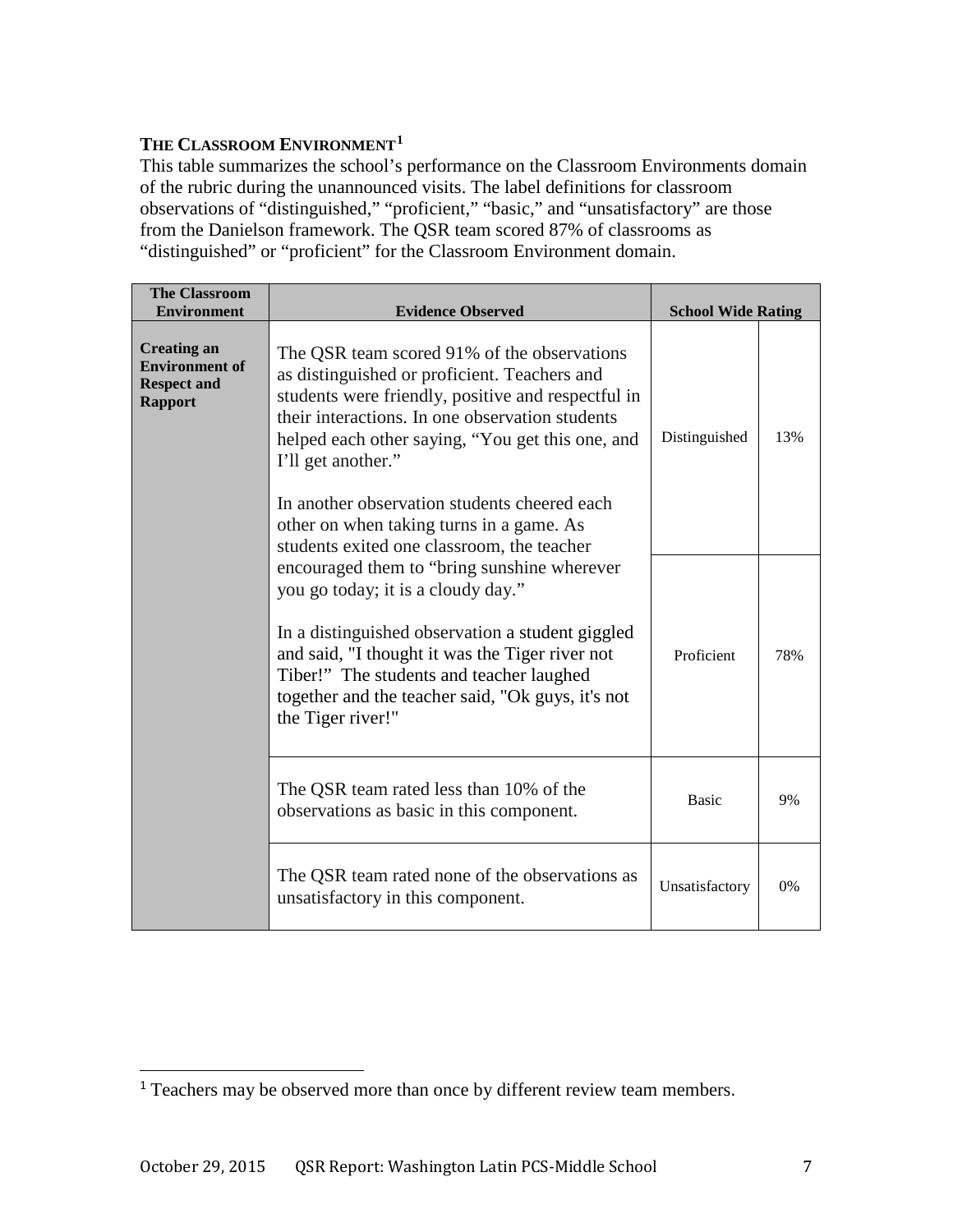| <b>The Classroom</b><br><b>Environment</b>                                                                                                                                                                                                                                                                                                                                                                                                                                                                                                                                                                                                                                                                                                                                                                                                                                                                                                                                                                                                                        | <b>Evidence Observed</b>                                                                                                                                                                                                                                                                                                                                                                                                  |                |     |
|-------------------------------------------------------------------------------------------------------------------------------------------------------------------------------------------------------------------------------------------------------------------------------------------------------------------------------------------------------------------------------------------------------------------------------------------------------------------------------------------------------------------------------------------------------------------------------------------------------------------------------------------------------------------------------------------------------------------------------------------------------------------------------------------------------------------------------------------------------------------------------------------------------------------------------------------------------------------------------------------------------------------------------------------------------------------|---------------------------------------------------------------------------------------------------------------------------------------------------------------------------------------------------------------------------------------------------------------------------------------------------------------------------------------------------------------------------------------------------------------------------|----------------|-----|
| <b>Establishing a</b><br>The QSR team scored 91% of the observations<br><b>Culture for</b><br>as distinguished or proficient. Teachers<br><b>Learning</b><br>passionately demonstrated a belief that the<br>course content was important and had high<br>expectations for all students. In these<br>observations teachers called on a variety of<br>students, even when students did not exhibit<br>model behavior, and used wait time to<br>encourage all students to try. In one classroom<br>the teacher pushed student thinking saying,<br>"That's such a great example! I love it- now I<br>want you to use that example to describe his<br>emotion there." In another observation, students<br>shared ideas about a current events article<br>beyond the scope of the teacher's questions<br>indicating interest in thorough understanding<br>and enthusiasm for the content.<br>The QSR team rated less than 10% of the<br>observations as basic in this component.<br>The QSR team rated none of the observations as<br>unsatisfactory in this component. | <b>School Wide Rating</b><br>Distinguished                                                                                                                                                                                                                                                                                                                                                                                | 26%            |     |
|                                                                                                                                                                                                                                                                                                                                                                                                                                                                                                                                                                                                                                                                                                                                                                                                                                                                                                                                                                                                                                                                   |                                                                                                                                                                                                                                                                                                                                                                                                                           | Proficient     | 65% |
|                                                                                                                                                                                                                                                                                                                                                                                                                                                                                                                                                                                                                                                                                                                                                                                                                                                                                                                                                                                                                                                                   |                                                                                                                                                                                                                                                                                                                                                                                                                           | <b>Basic</b>   | 9%  |
|                                                                                                                                                                                                                                                                                                                                                                                                                                                                                                                                                                                                                                                                                                                                                                                                                                                                                                                                                                                                                                                                   |                                                                                                                                                                                                                                                                                                                                                                                                                           | Unsatisfactory | 0%  |
| <b>Managing</b><br><b>Classroom</b><br><b>Procedures</b>                                                                                                                                                                                                                                                                                                                                                                                                                                                                                                                                                                                                                                                                                                                                                                                                                                                                                                                                                                                                          | The QSR team scored 87% of the observations<br>as distinguished or proficient. In these<br>observations timers, attention getting signals,<br>and tight routines maximized student<br>instructional time. Students demonstrated<br>knowledge of how to execute procedures by<br>quickly moving from warm-up exercises to                                                                                                  | Distinguished  | 0%  |
|                                                                                                                                                                                                                                                                                                                                                                                                                                                                                                                                                                                                                                                                                                                                                                                                                                                                                                                                                                                                                                                                   | primary classroom activities, handing out<br>materials such as white boards, books or paper,<br>and reading independently during wait times as<br>not to disturb other students. In one classroom<br>more than 20 students had computers open and<br>ready to learn before the tardy bell rang and<br>within five minutes of the start of class students<br>worked quietly and on-task with minimal<br>teacher direction. | Proficient     | 87% |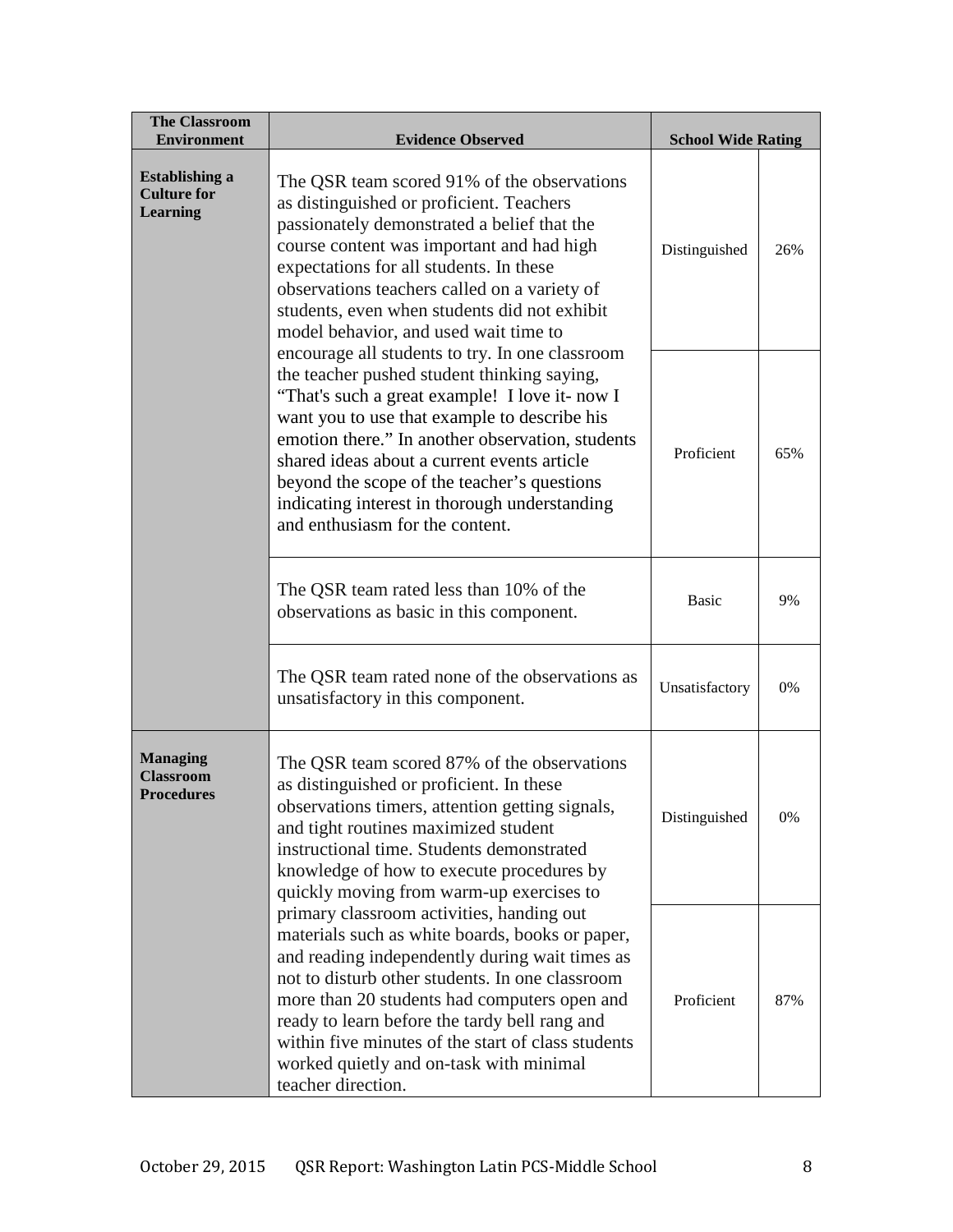| <b>The Classroom</b><br><b>Environment</b>                                           | <b>Evidence Observed</b>                                                                                                                                                                                                                                                                                                                                                                                                                                                                                             | <b>School Wide Rating</b> |     |
|--------------------------------------------------------------------------------------|----------------------------------------------------------------------------------------------------------------------------------------------------------------------------------------------------------------------------------------------------------------------------------------------------------------------------------------------------------------------------------------------------------------------------------------------------------------------------------------------------------------------|---------------------------|-----|
|                                                                                      | The QSR team scored 13% of the observations<br>as basic. In one observation instructional time<br>was lost because students did not transition<br>effectively to independent work. In these<br>observations the observer did not see routines<br>for passing out or collecting work and students<br>handed in work at different times interrupting<br>directions and direct instruction to do so.<br>Students in one class exited noisily when the<br>bell rang as the teacher was attempting to assign<br>homework. | <b>Basic</b>              | 13% |
|                                                                                      | The QSR team rated none of the observations as<br>unsatisfactory in this component.                                                                                                                                                                                                                                                                                                                                                                                                                                  | Unsatisfactory            | 0%  |
| <b>Managing</b><br><b>Student Behavior</b><br>verbal redirects and proximity. In one | The QSR team scored 79% of the observations<br>as distinguished or proficient. Students adhered<br>to high standards of conduct and behaved<br>appropriately with minimal teacher redirection.<br>In instances of misbehavior teachers responded<br>quickly and effectively using countdowns,                                                                                                                                                                                                                        | Distinguished             | 9%  |
|                                                                                      | observation a teacher nonverbally redirected a<br>student by moving close and placing one hand<br>on the student's shoulder. In another observation<br>the teacher effectively intervened in a student-<br>to-student interaction stating, "She made a<br>mistake and we need to move on." The student<br>immediately gave the worksheet back to the<br>classmate and both immediately got on task.                                                                                                                  | Proficient                | 70% |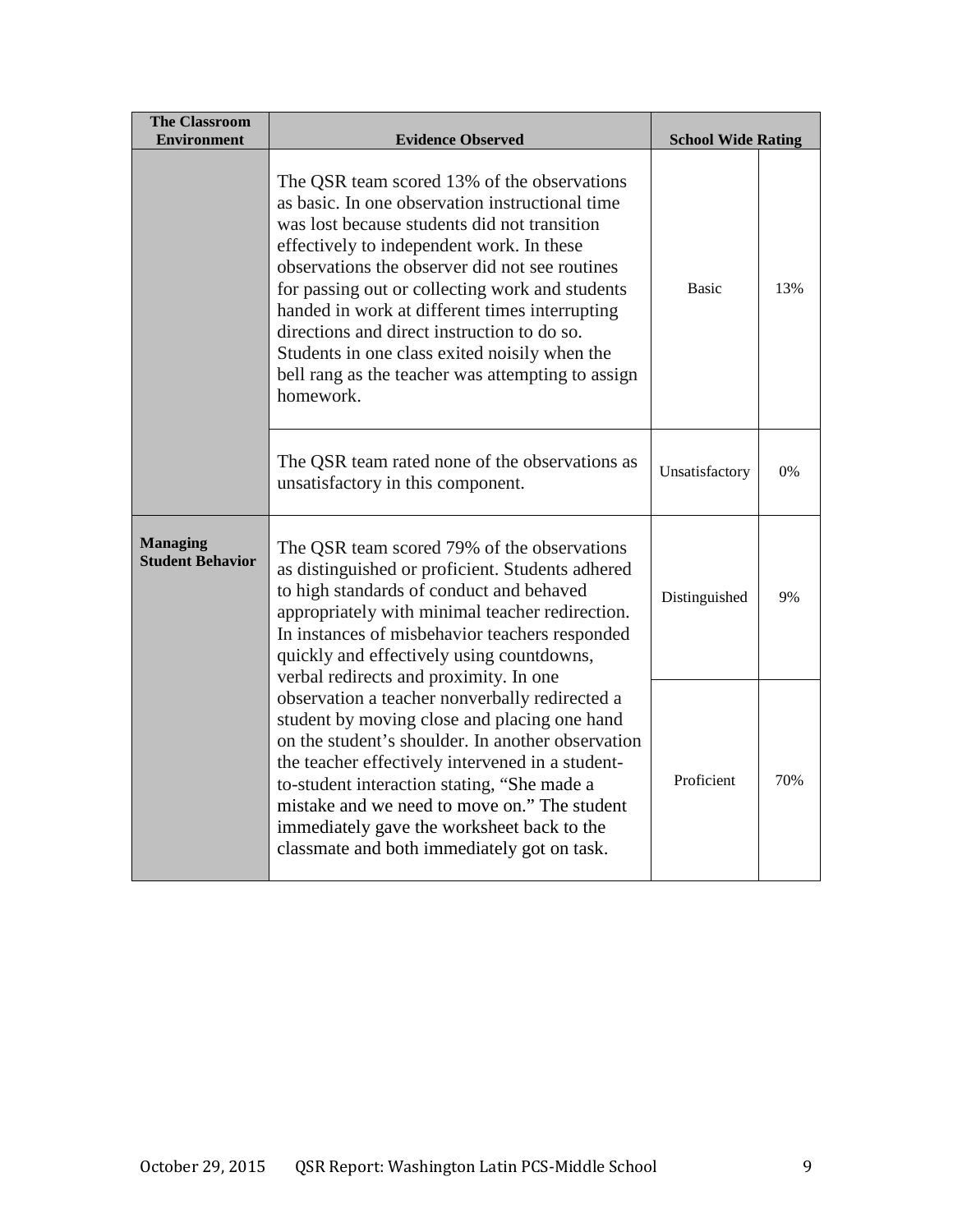| <b>The Classroom</b><br><b>Environment</b> | <b>Evidence Observed</b>                                                                                                                                                                                                                                                                                                                                                                                                                                                                                                                                       | <b>School Wide Rating</b> |       |
|--------------------------------------------|----------------------------------------------------------------------------------------------------------------------------------------------------------------------------------------------------------------------------------------------------------------------------------------------------------------------------------------------------------------------------------------------------------------------------------------------------------------------------------------------------------------------------------------------------------------|---------------------------|-------|
|                                            | The QSR team scored 21% of the observations<br>as basic. While inappropriate behaviors were<br>addressed with reminders, students quickly<br>reverted to undesirable behaviors and<br>inconsistently maintained established standards.<br>In one observation students insulted each other<br>across the room with no acknowledgment from<br>teacher. In another observation the teacher<br>repeated, "A few of you have listened to the<br>directions, but some of you have not. Please<br>listen," but the students continued talking with<br>no consequence. | <b>Basic</b>              | 21%   |
|                                            | The QSR team rated none of the observations as<br>unsatisfactory in this component.                                                                                                                                                                                                                                                                                                                                                                                                                                                                            | Unsatisfactory            | $0\%$ |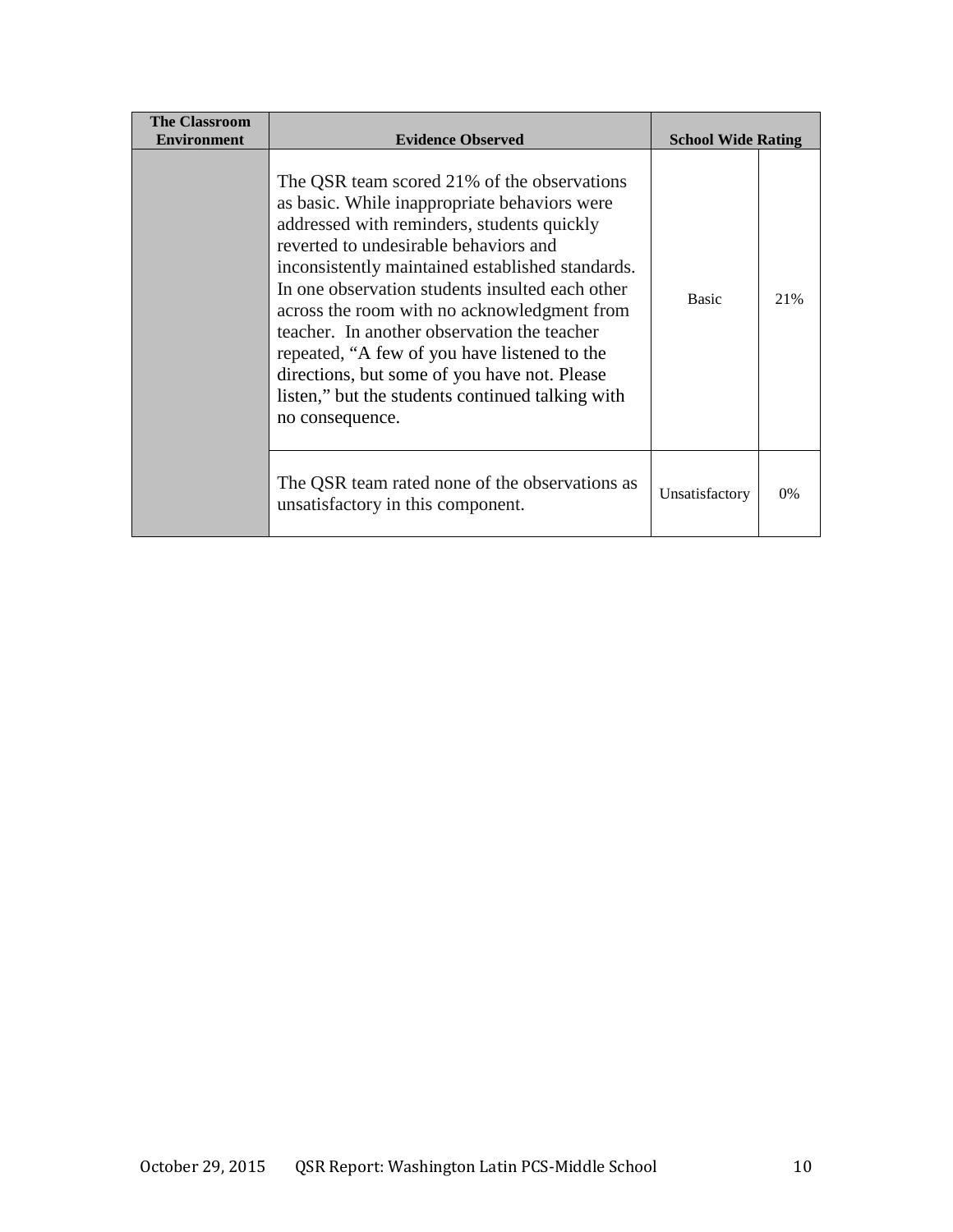#### **INSTRUCTION**

This table summarizes the school's performance on the Instruction domain of the rubric during the unannounced visits. The label definitions for classroom observations of "distinguished," "proficient," "basic," and "unsatisfactory" are those from the Danielson framework. The QSR team scored 89% of classrooms as "distinguished" or "proficient" for the Instruction domain.

| <b>Instruction</b>                           | <b>Evidence Observed</b>                                                                                                                                                                                                                                                                                                                                                                                                                             | <b>School Wide Rating</b> |     |
|----------------------------------------------|------------------------------------------------------------------------------------------------------------------------------------------------------------------------------------------------------------------------------------------------------------------------------------------------------------------------------------------------------------------------------------------------------------------------------------------------------|---------------------------|-----|
| <b>Communicating with</b><br><b>Students</b> | The QSR team scored 96% of the<br>observations as distinguished or proficient.<br>In these observations teachers clearly<br>articulated the learning objective often times<br>referencing essential guiding questions.<br>Teachers used strong academic vocabulary<br>such as hieroglyphic, interval, thesis, and<br>ironic in lesson delivery and added new<br>vocabulary to word walls if students asked<br>clarifying questions. Teachers modeled | Distinguished             | 13% |
|                                              | content with drawing and analogies<br>deepening student understanding.<br>In one distinguished observation the teacher<br>began by reviewing how the lesson related to<br>previous lessons, shared all resources students<br>have to complete the new activity, and<br>discussed why some resources are better than<br>others.                                                                                                                       | Proficient                | 83% |
|                                              | The QSR team rated less than 10% of the<br>observations as basic in this component.                                                                                                                                                                                                                                                                                                                                                                  | <b>Basic</b>              | 4%  |
|                                              | The QSR team rated none of the observations<br>as unsatisfactory in this component.                                                                                                                                                                                                                                                                                                                                                                  | Unsatisfactory            | 0%  |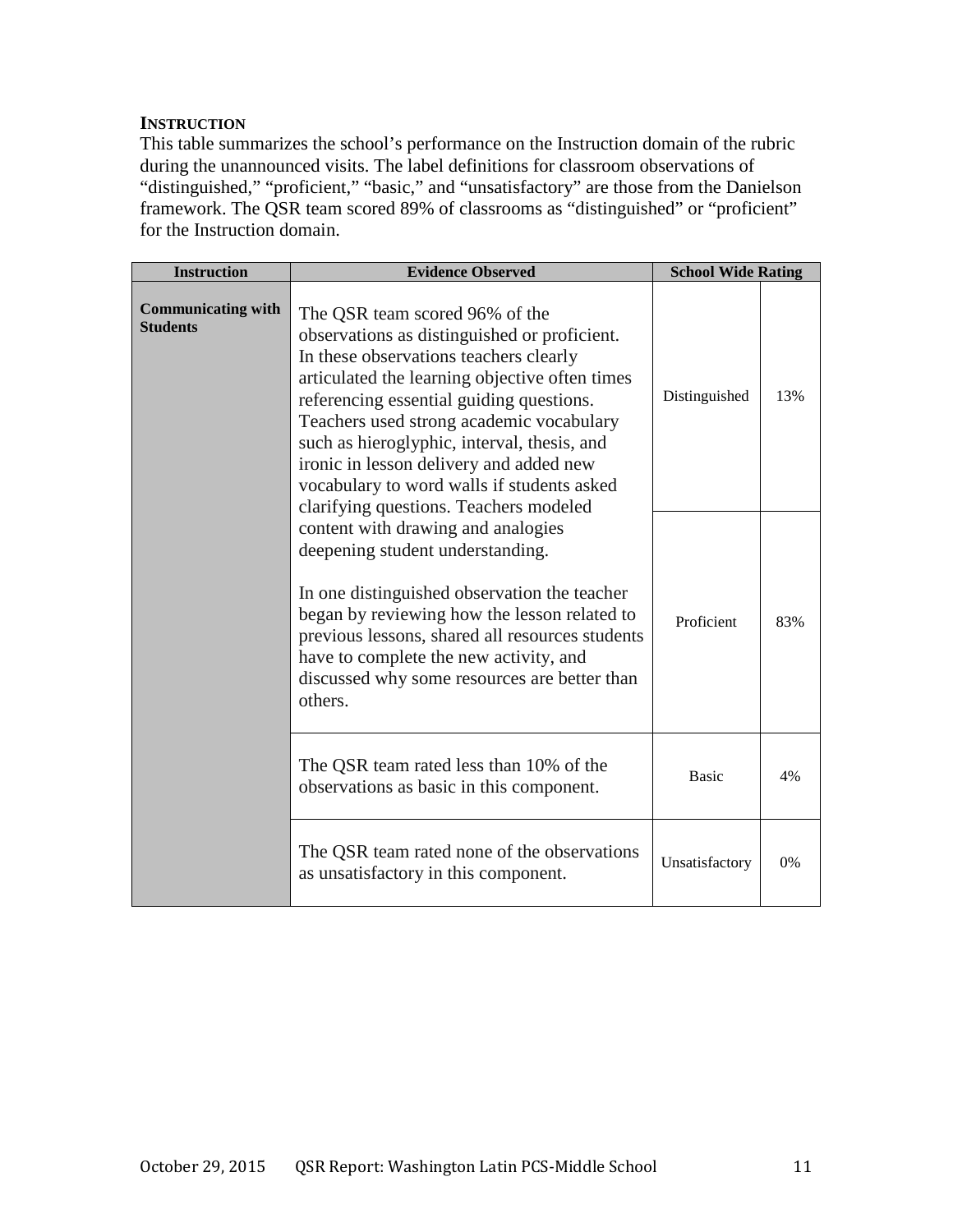| <b>Instruction</b>                                                                | <b>Evidence Observed</b>                                                                                                                                                                                                                                                                                                                                                                                                                                                                                       | <b>School Wide Rating</b> |     |
|-----------------------------------------------------------------------------------|----------------------------------------------------------------------------------------------------------------------------------------------------------------------------------------------------------------------------------------------------------------------------------------------------------------------------------------------------------------------------------------------------------------------------------------------------------------------------------------------------------------|---------------------------|-----|
| <b>Using</b><br><b>Questioning/Prompts</b><br>and Discussion<br><b>Techniques</b> | The QSR team scored 95% of the<br>observations as distinguished or proficient. In<br>these observations teachers asked open-ended<br>questions and allowed for student discussion<br>to occur naturally. In one observation the<br>teacher asked students to share the most<br>important moral dilemma the US Government<br>has today leading to a respectful discussion<br>involving the entire class. One teacher<br>discussed different approaches to solving the<br>same problem and students built on the | Distinguished             | 20% |
|                                                                                   | discussion offering new ways and checking<br>their work based on the discussion. Students<br>played an active role in discussion in these<br>observations.<br>In one distinguished observation students<br>extended a discussion of stereotypes and bias<br>by bringing up relevant examples and making<br>connections to previous readings.                                                                                                                                                                   | Proficient                | 75% |
|                                                                                   | The QSR team rated less than 10% of the<br>observations as basic in this component.                                                                                                                                                                                                                                                                                                                                                                                                                            | <b>Basic</b>              | 5%  |
|                                                                                   | The QSR team rated none of the observations<br>as unsatisfactory in this component.                                                                                                                                                                                                                                                                                                                                                                                                                            | Unsatisfactory            | 0%  |
| <b>Learning</b>                                                                   | Engaging Students in   The QSR team scored 79% of the<br>observations as distinguished or proficient.<br>Lessons promoted student engagement<br>through cooperative learning, hands-on<br>activities, and problem solving opportunities<br>related to their lives such as planning a school<br>dance and pricing out new chairs for the<br>classroom in algebra. Teachers provided                                                                                                                             | Distinguished             | 9%  |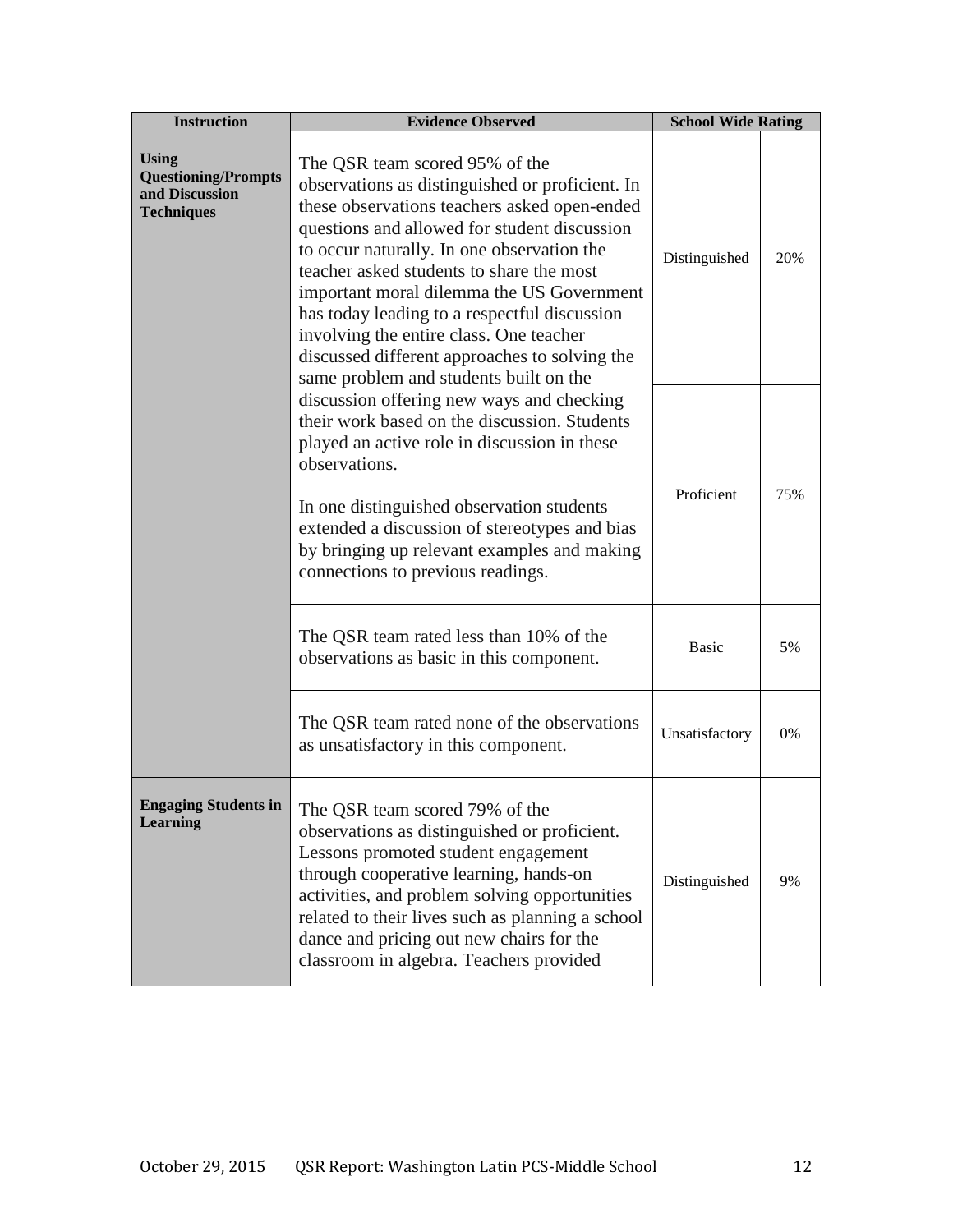| <b>Instruction</b>                               | <b>Evidence Observed</b>                                                                                                                                                                                                                                                                                                                                                                                                                                                                                                                                                                             | <b>School Wide Rating</b> |     |
|--------------------------------------------------|------------------------------------------------------------------------------------------------------------------------------------------------------------------------------------------------------------------------------------------------------------------------------------------------------------------------------------------------------------------------------------------------------------------------------------------------------------------------------------------------------------------------------------------------------------------------------------------------------|---------------------------|-----|
|                                                  | opportunity for student choice in how to<br>complete learning tasks both in terms of<br>grouping and offered multiple opportunities<br>for students to demonstrate understanding. In<br>these observations students actively worked<br>with teachers facilitating and supporting<br>students in reaching their learning targets.                                                                                                                                                                                                                                                                     | Proficient                | 70% |
|                                                  | The QSR team scored 21% of the<br>observations as basic. In these observations<br>there was little or no student choice and the<br>students played a passive role in the learning,<br>with the teacher's voice dominating the<br>observation. During independent work<br>students were not engaged which resulted in<br>off-task conversations. In one classroom<br>students watched a video with a worksheet<br>without clear or any directions. During the<br>movie many students had their heads down or<br>talked without competing the classwork.                                               | <b>Basic</b>              | 21% |
|                                                  | The QSR team rated none of the observations<br>as unsatisfactory in this component.                                                                                                                                                                                                                                                                                                                                                                                                                                                                                                                  | Unsatisfactory            | 0%  |
| <b>Using Assessment in</b><br><b>Instruction</b> | The QSR team scored 87% of the<br>observations as distinguished or proficient. In<br>these observations teachers used a variety of<br>methods to gauge student understanding. In<br>many classrooms teachers rotated as students<br>worked independently and in groups<br>adjusting feedback on the spot. Teachers<br>paused and gave global feedback when there<br>were common mistakes and students<br>responded by improving their work. In one<br>observation the teacher said, "I can see lots of<br>you are adding major details which is the<br>goal. I am going to give you post-it notes to | Distinguished             | 4%  |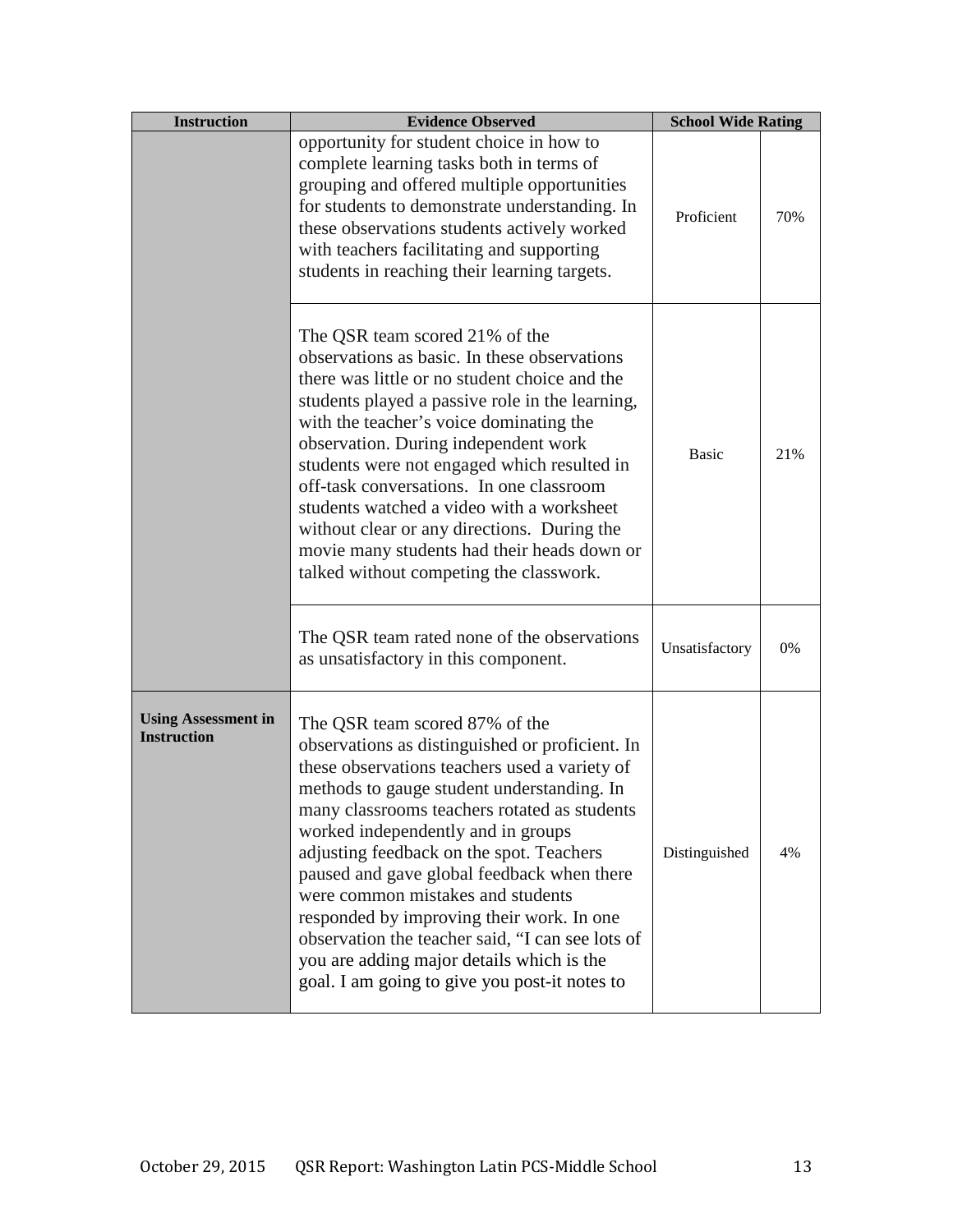| <b>Instruction</b> | <b>Evidence Observed</b>                                                                                                                                                                                                                                                                                                                                                                                                                                                                                                                               | <b>School Wide Rating</b> |       |
|--------------------|--------------------------------------------------------------------------------------------------------------------------------------------------------------------------------------------------------------------------------------------------------------------------------------------------------------------------------------------------------------------------------------------------------------------------------------------------------------------------------------------------------------------------------------------------------|---------------------------|-------|
|                    | write support to back up your claims." In<br>another observation the teacher said, "Now<br>add three more facts to this section, and I will<br>come back to check on you" to a student. In<br>many observations teachers referenced<br>rubrics and encouraged students to check<br>their work against assigned criteria before<br>answering independent questions. Teachers<br>gave tests and quizzes to assess student<br>understanding and in a few observations<br>teachers reviewed graded tests and quizzes as<br>they returned them to students. | Proficient                | 83%   |
|                    | The QSR team scored 13% of the<br>observations as basic. In a few observations<br>students did not receive individual feedback<br>on their work. In one observation the teacher<br>continued teaching a lesson when it was clear<br>that the majority of students did not grasp the<br>content.                                                                                                                                                                                                                                                        | <b>Basic</b>              | 13%   |
|                    | The QSR team rated none of the observations<br>as unsatisfactory in this component.                                                                                                                                                                                                                                                                                                                                                                                                                                                                    | Unsatisfactory            | $0\%$ |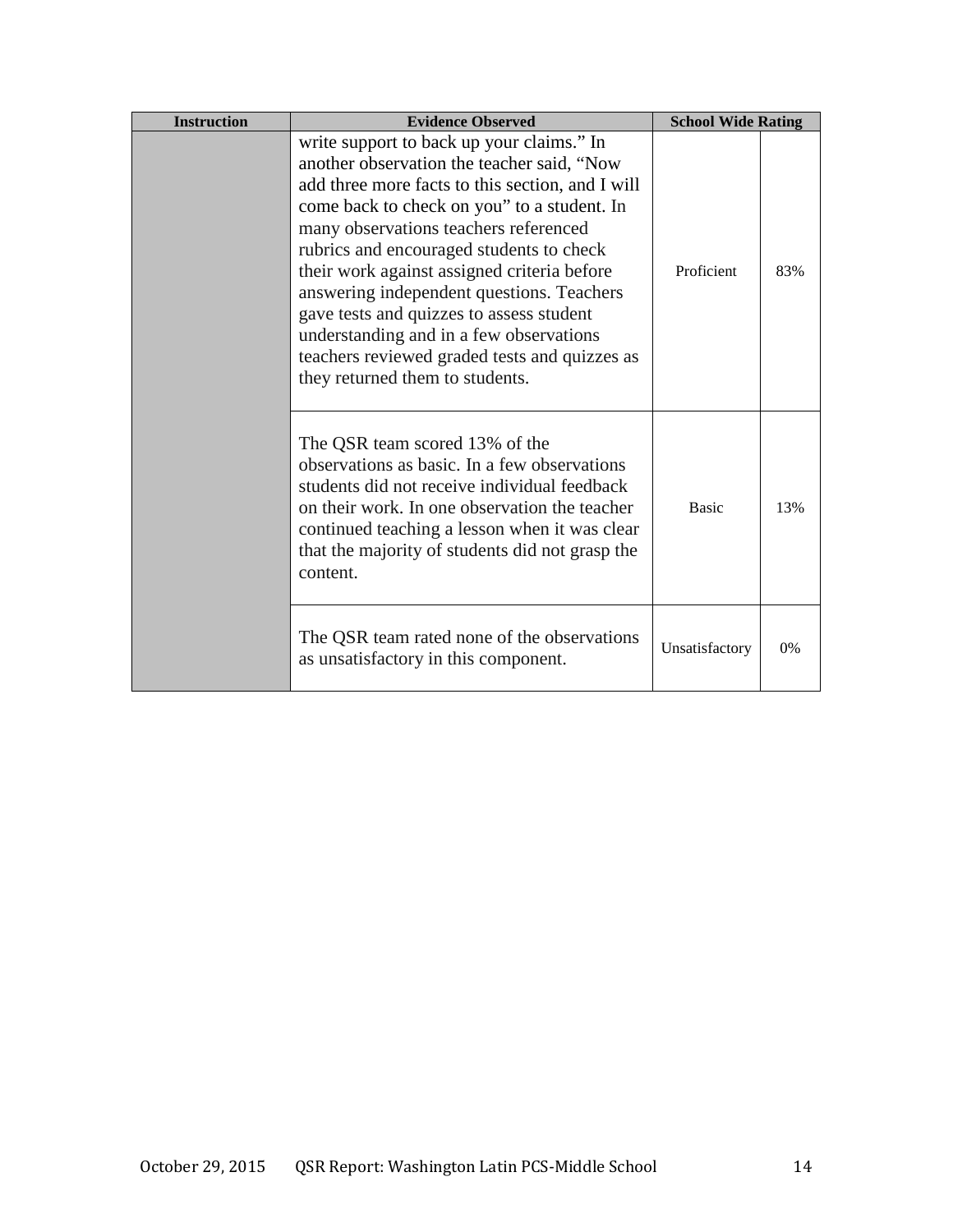| <b>The Classroom</b><br><b>Environment</b>                                          | <b>Unsatisfactory</b>                                                                                                                                                                                                                  | <b>Basic</b>                                                                                                                                                                                                                                                                                                                                          | <b>Proficient</b>                                                                                                                                                                                                                                 | <b>Distinguished</b>                                                                                                                                                                                                                                                                                                              |
|-------------------------------------------------------------------------------------|----------------------------------------------------------------------------------------------------------------------------------------------------------------------------------------------------------------------------------------|-------------------------------------------------------------------------------------------------------------------------------------------------------------------------------------------------------------------------------------------------------------------------------------------------------------------------------------------------------|---------------------------------------------------------------------------------------------------------------------------------------------------------------------------------------------------------------------------------------------------|-----------------------------------------------------------------------------------------------------------------------------------------------------------------------------------------------------------------------------------------------------------------------------------------------------------------------------------|
| <b>Creating an</b><br><b>Environment</b> of<br><b>Respect and</b><br><b>Rapport</b> | Classroom<br>interactions, both<br>between the<br>teacher and<br>students and<br>among students,<br>are negative or<br>inappropriate and<br>characterized by<br>sarcasm, putdowns,<br>or conflict.                                     | Classroom<br>interactions are<br>generally<br>appropriate and free<br>from conflict but<br>may be<br>characterized by<br>occasional displays<br>of insensitivity.                                                                                                                                                                                     | <b>Classroom</b> interactions<br>reflect general warmth<br>and caring, and are<br>respectful of the<br>cultural and<br>developmental<br>differences among<br>groups of students.                                                                  | <b>Classroom</b> interactions<br>are highly respectful,<br>reflecting genuine<br>warmth and caring<br>toward individuals.<br>Students themselves<br>ensure maintenance of<br>high levels of civility<br>among member of the<br>class.                                                                                             |
| <b>Establishing a</b><br><b>Culture for</b><br>Learning                             | The classroom<br>does not represent<br>a culture for<br>learning and is<br>characterized by<br>low teacher<br>commitment to the<br>subject, low<br>expectations for<br>student<br>achievement, and<br>little student pride<br>in work. | The classroom<br>environment reflects<br>only a minimal<br>culture for learning,<br>with only modest or<br>inconsistent<br>expectations for<br>student<br>achievement, little<br>teacher commitment<br>to the subject, and<br>little student pride in<br>work. Both teacher<br>and students are<br>performing at the<br>minimal level to<br>"get by." | The classroom<br>environment represents<br>a genuine culture for<br>learning, with<br>commitment to the<br>subject on the part of<br>both teacher and<br>students, high<br>expectations for student<br>achievement, and<br>student pride in work. | Students assumes much<br>of the responsibility for<br>establishing a culture<br>for learning in the<br>classroom by taking<br>pride in their work,<br>initiating improvements<br>to their products, and<br>holding the work to the<br>highest standard.<br>Teacher demonstrates<br>as passionate<br>commitment to the<br>subject. |
| <b>Managing</b><br><b>Classroom</b><br><b>Procedures</b>                            | Classroom routines<br>and procedures are<br>either nonexistent<br>or inefficient,<br>resulting in the loss<br>of much instruction<br>time.                                                                                             | <b>Classroom</b> routines<br>and procedures have<br>been established but<br>function unevenly or<br>inconsistently, with<br>some loss of<br>instruction time.                                                                                                                                                                                         | Classroom routines and<br>procedures have been<br>established and function<br>smoothly for the most<br>part, with little loss of<br>instruction time.                                                                                             | Classroom routines and<br>procedures are seamless<br>in their operation, and<br>students assume<br>considerable<br>responsibility for their<br>smooth functioning.                                                                                                                                                                |

# **APPENDIX I: THE CLASSROOM ENVIRONMENT OBSERVATION RUBRIC**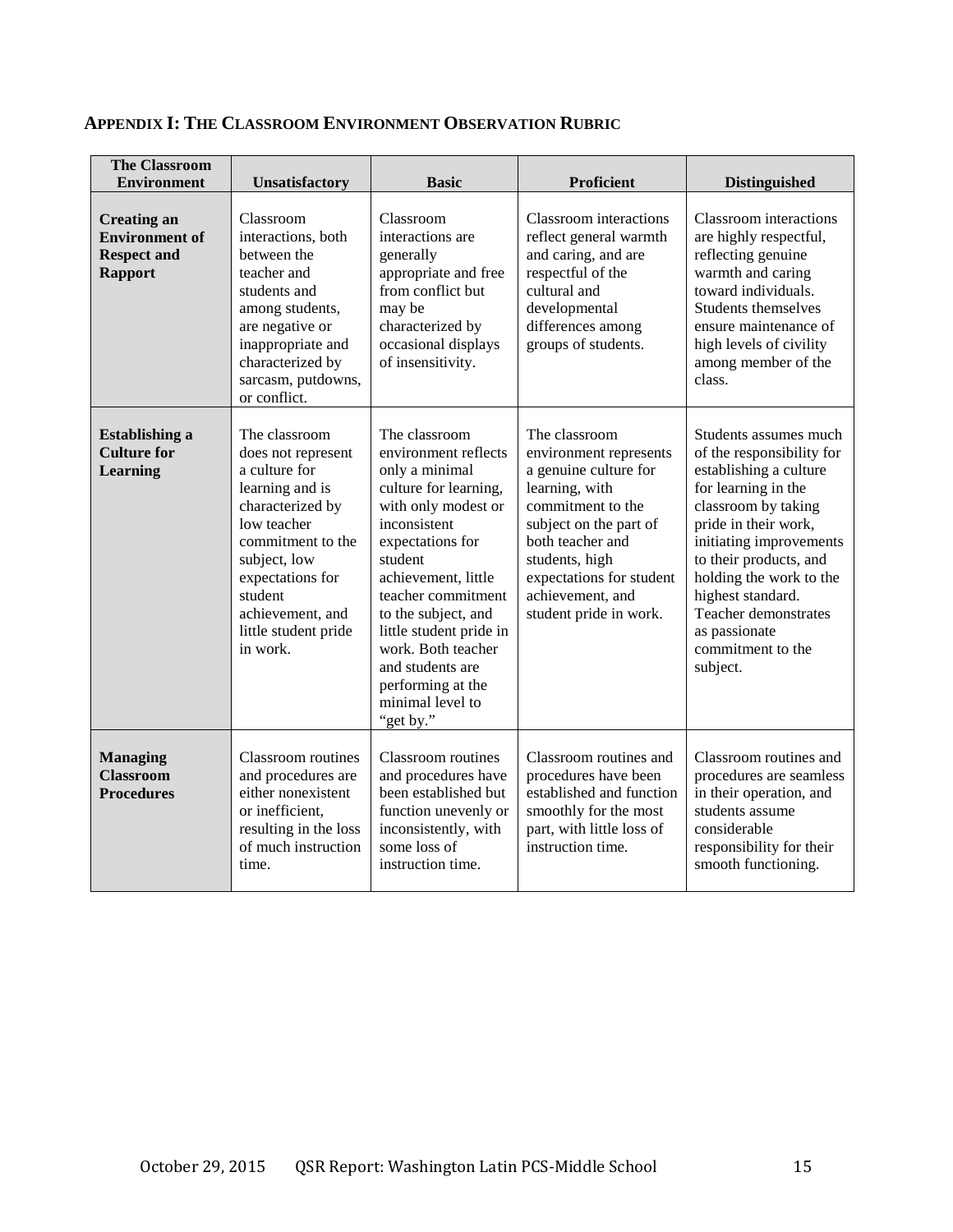| <b>The Classroom</b>                       |                                                                                                                                                                  |                                                                                                                                                                                                               |                                                                                                                                                                                                            |                                                                                                                                                                                                                                                                                                                                     |
|--------------------------------------------|------------------------------------------------------------------------------------------------------------------------------------------------------------------|---------------------------------------------------------------------------------------------------------------------------------------------------------------------------------------------------------------|------------------------------------------------------------------------------------------------------------------------------------------------------------------------------------------------------------|-------------------------------------------------------------------------------------------------------------------------------------------------------------------------------------------------------------------------------------------------------------------------------------------------------------------------------------|
| <b>Environment</b>                         | <b>Unsatisfactory</b>                                                                                                                                            | <b>Basic</b>                                                                                                                                                                                                  | <b>Proficient</b>                                                                                                                                                                                          | <b>Distinguished</b>                                                                                                                                                                                                                                                                                                                |
| <b>Managing Student</b><br><b>Behavior</b> | Student behavior is<br>poor, with no clear<br>expectations, no<br>monitoring of<br>student behavior,<br>and inappropriate<br>response to student<br>misbehavior. | Teacher makes an<br>effort to establish<br>standards of conduct<br>for students, monitor<br>student behavior,<br>and respond to<br>student misbehavior,<br>but these efforts are<br>not always<br>successful. | Teacher is aware of<br>student behavior, has<br>established clear<br>standards of conduct.<br>and responds to student<br>misbehavior in ways<br>that are appropriate and<br>respectful of the<br>students. | Student behavior is<br>entirely appropriate,<br>with evidence of<br>student participation in<br>setting expectations and<br>monitoring behavior.<br>Teacher's monitoring of<br>student behavior is<br>subtle and preventive,<br>and teachers' response<br>to student misbehavior<br>is sensitive to<br>individual student<br>needs. |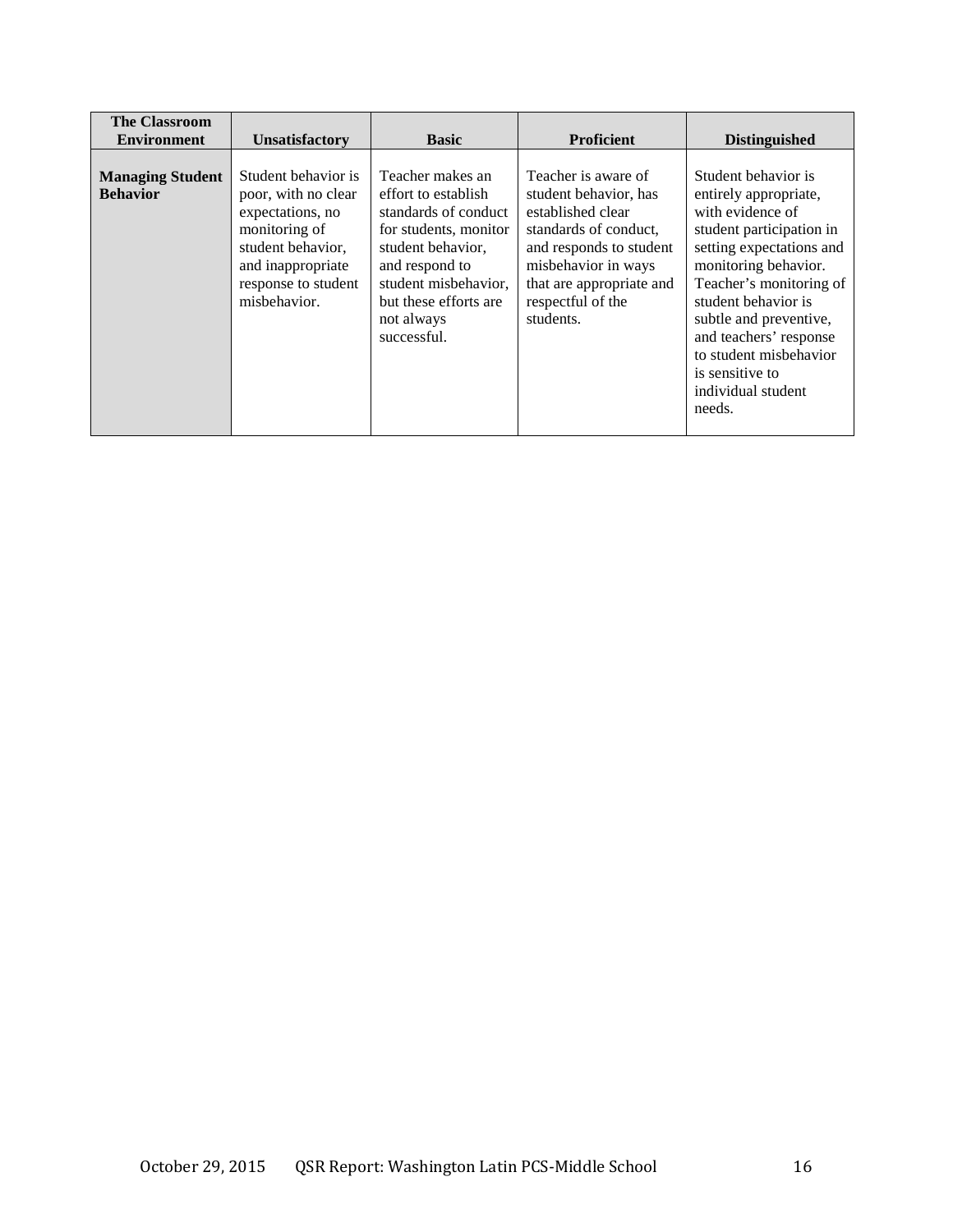| <b>Instruction</b>                                              | Unsatisfactory                                                                                                                                                                                                                                                                                            | <b>Basic</b>                                                                                                                                                                                                                                                                                                                                                                                                                | Proficient                                                                                                                                                                                                                                                                                                                                      | <b>Distinguished</b>                                                                                                                                                                                                                                                                                                                                                                                                                                                       |
|-----------------------------------------------------------------|-----------------------------------------------------------------------------------------------------------------------------------------------------------------------------------------------------------------------------------------------------------------------------------------------------------|-----------------------------------------------------------------------------------------------------------------------------------------------------------------------------------------------------------------------------------------------------------------------------------------------------------------------------------------------------------------------------------------------------------------------------|-------------------------------------------------------------------------------------------------------------------------------------------------------------------------------------------------------------------------------------------------------------------------------------------------------------------------------------------------|----------------------------------------------------------------------------------------------------------------------------------------------------------------------------------------------------------------------------------------------------------------------------------------------------------------------------------------------------------------------------------------------------------------------------------------------------------------------------|
| Communicating<br>with Students                                  | Teacher's oral and<br>written<br>communication<br>contains errors or is<br>unclear or<br>inappropriate to<br>students. Teacher's<br>purpose in a lesson<br>or unit is unclear to<br>students. Teacher's<br>explanation of the<br>content is unclear<br>or confusing or<br>uses inappropriate<br>language. | Teacher's oral and<br>written<br>communication<br>contains no errors,<br>but may not be<br>completely<br>appropriate or may<br>require further<br>explanations to<br>avoid confusion.<br>Teacher attempts to<br>explain the<br>instructional<br>purpose, with<br>limited success.<br>Teacher's<br>explanation of the<br>content is uneven;<br>some is done<br>skillfully, but other<br>portions are difficult<br>to follow. | Teacher communicates<br>clearly and accurately<br>to students both orally<br>and in writing.<br>Teacher's purpose for<br>the lesson or unit is<br>clear, including where it<br>is situation within<br>broader learning.<br>Teacher's explanation<br>of content is<br>appropriate and<br>connects with students'<br>knowledge and<br>experience. | Teacher's oral and<br>written communication<br>is clear and expressive,<br>anticipating possible<br>student misconceptions.<br>Makes the purpose of<br>the lesson or unit clear,<br>including where it is<br>situated within broader<br>learning, linking<br>purpose to student<br>interests. Explanation<br>of content is<br>imaginative, and<br>connects with students'<br>knowledge and<br>experience. Students<br>contribute to explaining<br>concepts to their peers. |
| <b>Using Questioning</b><br>and Discussion<br><b>Techniques</b> | Teacher makes<br>poor use of<br>questioning and<br>discussion<br>techniques, with<br>low-level<br>questions, limited<br>student<br>participation, and<br>little true<br>discussion.                                                                                                                       | Teacher's use of<br>questioning and<br>discussion<br>techniques is uneven<br>with some high-<br>level question;<br>attempts at true<br>discussion;<br>moderate student<br>participation.                                                                                                                                                                                                                                    | Teacher's use of<br>questioning and<br>discussion techniques<br>reflects high-level<br>questions, true<br>discussion, and full<br>participation by all<br>students.                                                                                                                                                                             | Students formulate may<br>of the high-level<br>questions and assume<br>responsibility for the<br>participation of all<br>students in the<br>discussion.                                                                                                                                                                                                                                                                                                                    |
| <b>Engaging</b><br><b>Students in</b><br><b>Learning</b>        | Students are not at<br>all intellectually<br>engaged in<br>significant<br>learning, as a result<br>of inappropriate<br>activities or<br>materials, poor<br>representations of<br>content, or lack of<br>lesson structure.                                                                                 | Students are<br>intellectually<br>engaged only<br>partially, resulting<br>from activities or<br>materials or uneven<br>quality, inconsistent<br>representation of<br>content or uneven<br>structure of pacing.                                                                                                                                                                                                              | Students are<br>intellectually engaged<br>throughout the lesson,<br>with appropriate<br>activities and materials,<br>instructive<br>representations of<br>content, and suitable<br>structure and pacing of<br>the lesson.                                                                                                                       | Students are highly<br>engaged throughout the<br>lesson and make<br>material contribution to<br>the representation of<br>content, the activities,<br>and the materials. The<br>structure and pacing of<br>the lesson allow for<br>student reflection and<br>closure.                                                                                                                                                                                                       |

# **APPENDIX II: INSTRUCTION OBSERVATION RUBRIC**